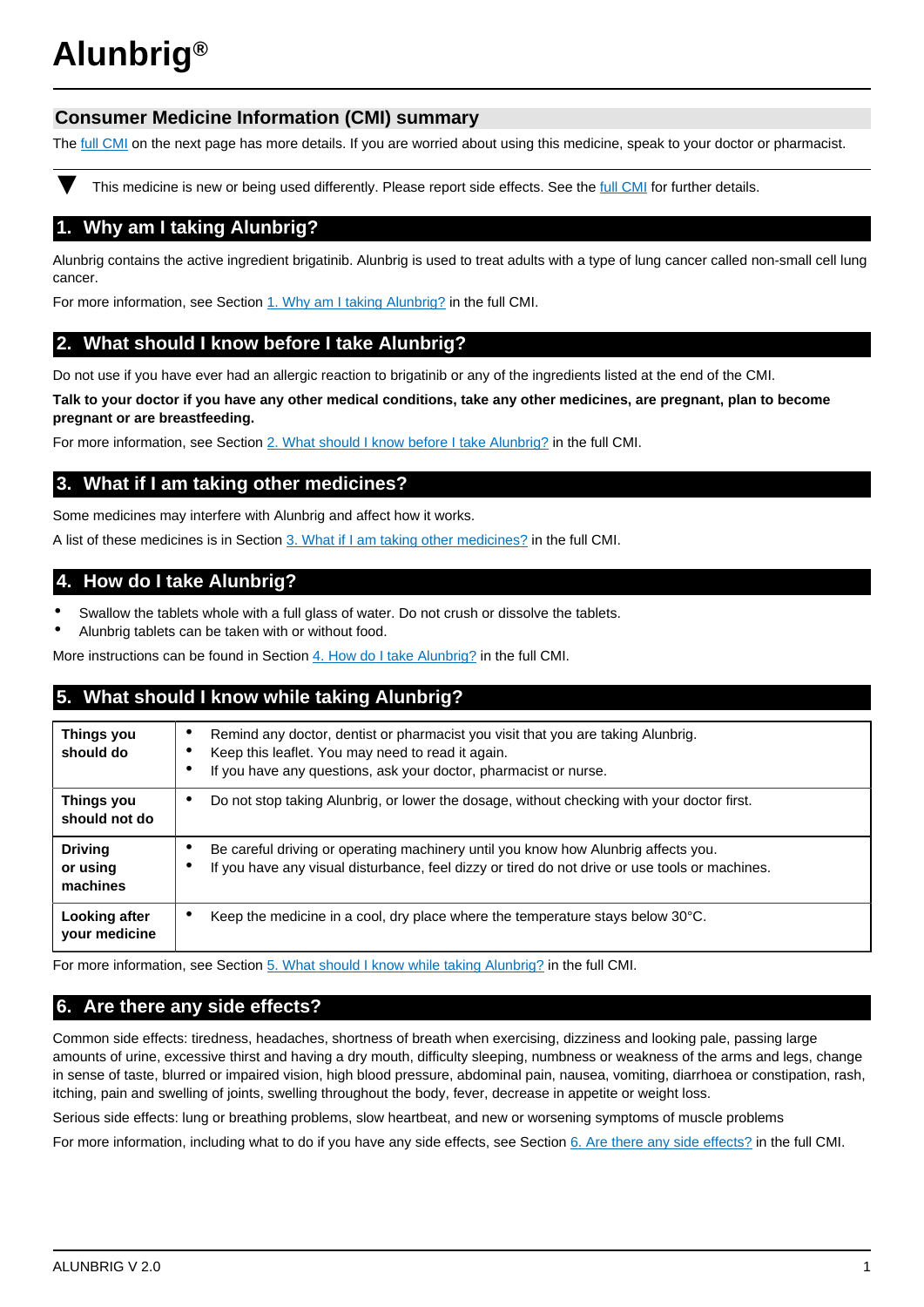<span id="page-1-0"></span>This medicine is subject to additional monitoring. This will allow quick identification of new safety information. You can help by reporting any side effects you may get. You can report side effects to your doctor, or directly at [www.tga.gov.au/reporting-problems.](http://www.tga.gov.au/reporting-problems)

# **Alunbrig®**

**Active ingredient(s):** brigatinib

# **Consumer Medicine Information (CMI)**

This leaflet provides important information about using Alunbrig. It does not take the place of talking to your doctor or pharmacist.

## **You should also speak to your doctor or pharmacist if you would like further information or if you have any concerns or questions about using Alunbrig.**

The information in this leaflet was last updated on the date listed on the final page. More recent information on the medicine may be available. You should ensure that you speak to your pharmacist or doctor to obtain the most up to date information on this medicine. You can also download the most up to date leaflet from www.takeda.com/en-au. Those updates may contain important information about the medicine and its use of which you should be aware.

# **Where to find information in this leaflet:**

- [1. Why am I using Alunbrig?](#page-1-1)
- [2. What should I know before I take Alunbrig?](#page-1-2)
- [3. What if I am taking other medicines?](#page-1-3)
- [4. How do I take Alunbrig?](#page-2-0)
- [5. What should I know while taking Alunbrig?](#page-2-1)
- [6. Are there any side effects?](#page-3-0)
- [7. Product details](#page-3-1)

# <span id="page-1-1"></span>**1. Why am I taking Alunbrig?**

## **Alunbrig contains the active ingredient brigatinib.**

Alunbrig belongs to a group of medicines called antineoplastic (or anti-cancer) agents which are used to treat cancer.

Alunbrig prevents the activity of the ALK protein. This protein is known to be involved in the growth and spread of cancer cells.

Alunbrig may slow down or stop the growth of your cancer. It may also help to shrink your cancer.

**Alunbrig is used to treat adults with a type of lung cancer called non-small cell lung cancer. It is used if your cancer:**

- **is ALK-positive this means your cancer cells have a fault in a gene called anaplastic lymphoma kinase (ALK)**
- **is advanced or has spread to another part of your body (metastatic)**

# <span id="page-1-2"></span>**2. What should I know before I take Alunbrig?**

# **Warnings**

**Do not take Alunbrig if:**

• you are allergic to brigatinib, or any of the ingredients listed at the end of this leaflet; symptoms of an allergic reaction may include shortness of breath, wheezing or difficulty breathing, swelling of the face, lips, tongue or other parts of the body.

- You are under the age of 18 years. Safety and effectiveness in children have not been established.
- After the expiry date printed on the pack or if the packaging is damaged or shows signs of tampering.

## **Check with your doctor if you:**

- Have had any of the following medical conditions: o lung or breathing problems
	- o high blood pressure
	- o a slow heartbeat
	- o problems with your vision
	- o sore or painful muscles
	- o problems with your pancreas, kidneys or liver
	- o high blood sugar
- take any medicines for any other condition
- Have any allergies to any other medicines, foods, preservatives or dyes.

During treatment, you may be at risk of developing certain side effects. It is important you understand these risks and how to monitor for them. See additional information under Section [6. Are there any side effects](#page-3-0)?

## **Pregnancy and breastfeeding**

Tell your doctor if you are pregnant or intend to become pregnant. Alunbrig may be harmful to an unborn baby when taken by a pregnant woman. You should not take Alunbrig while you are pregnant.

If you are a woman who could become pregnant, use highly effective non-hormonal contraception (birth control) during treatment, and for at least 4 months after taking the last tablet.

If you are a male patient with a female partner who could become pregnant, use highly effective contraception during treatment, and for at least 3 months after taking the last tablet.

Talk to your doctor about the right methods of contraception for you and your partner.

Tell your doctor if you are breastfeeding or intend to breastfeed. It is not known whether brigatinib passes into breast milk. It is not recommended that you breastfeed while taking Alunbrig.

# <span id="page-1-3"></span>**3. What if I am taking other medicines?**

Tell your doctor or pharmacist if you are taking any other medicines, including any medicines, vitamins or supplements that you buy without a prescription from your pharmacy, supermarket or health food shop.

## **Some medicines may interfere with Alunbrig and affect how it works. These include:**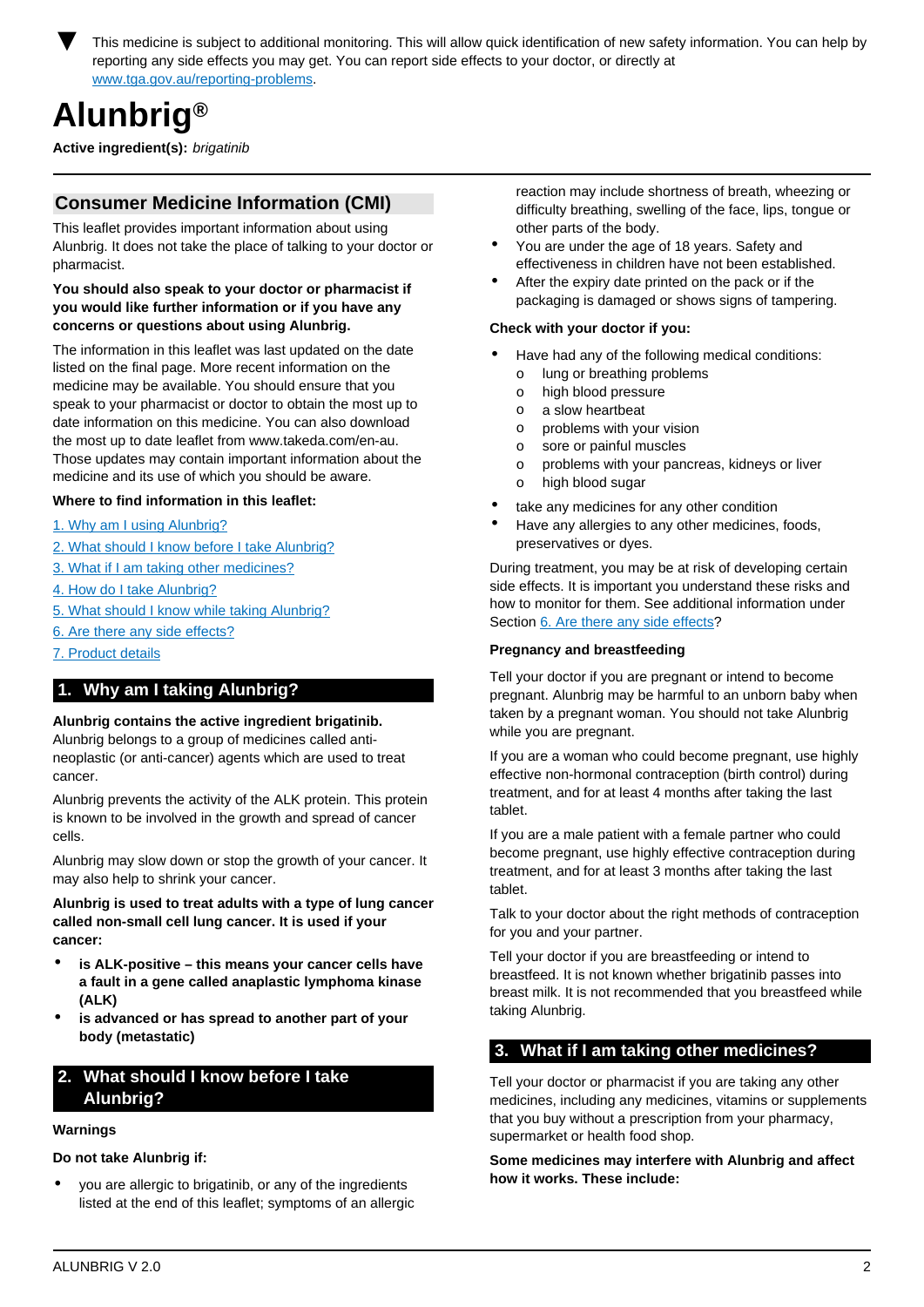- ketoconazole, itraconazole, voriconazole: medicines to treat fungal infections
- indinavir, nelfinavir, ritonavir, saquinavir: medicines to treat HIV infection
- clarithromycin, telithromycin, troleandomycin: medicines to treat bacterial infections
- St. John's wort: a herbal product used to treat depression
- carbamazepine: a medicine to treat epilepsy, euphoric/ depressive episodes and certain pain conditions
- phenobarbital, phenytoin: medicines to treat epilepsy
- rifabutin, rifampicin: medicines to treat tuberculosis or certain other infections
- digoxin: a medicine to treat heart weakness
- dabigatran: a medicine to inhibit blood clotting
- colchicine: a medicine to treat gout attacks
- pravastatin, rosuvastatin: medicines to lower elevated cholesterol levels
- methotrexate: a medicine to treat severe joint inflammation, cancer and the skin disease psoriasis
- sulfasalazine: a medicine to treat severe bowel and rheumatic joint inflammation
- efavirenz, etravirine: medicines to treat HIV infection
- modafinil: a medicine to treat narcolepsy
- bosentan: a medicine to treat pulmonary hypertension

# **Check with your doctor or pharmacist if you are not sure about what medicines, vitamins or supplements you are taking and if these affect Alunbrig.**

# <span id="page-2-0"></span>**4. How do I take Alunbrig?**

# **How much to take**

- Your doctor will tell you how many tablets you need to take each day. This may depend on your condition, whether you are taking any other medicines and whether you experience side effects.
- The usual dose of Alunbrig is one 90 mg tablet once daily for the first 7 treatment days; thereafter, one 180 mg tablet once daily.
- Swallow the tablets whole with a full glass of water. Do not crush or dissolve the tablets. Alunbrig tablets can be taken with or without food.
- The duration of treatment with Alunbrig varies, depending on the nature of your illness and your individual response to treatment.
- Follow the instructions provided and use Alunbrig until your doctor tells you to stop.

# **When to take Alunbrig**

- **Take Alunbrig once a day at about the same time each day.**
- Taking it at the same time each day will have the best effect. It will also help you remember when to take it.

# **If you forget to take Alunbrig**

Alunbrig should be used regularly at the same time each day.

**If you miss your dose at the usual time, or if you vomit after taking a dose, skip the dose you missed and take your next dose when you are meant to.**

**Do not take a double dose to make up for the dose you missed.**

This may increase the chance of getting an unwanted side effect.

# **If you take too much Alunbrig**

If you think that you have taken too much Alunbrig, you may need urgent medical attention.

# **You should immediately:**

- phone the Poisons Information Centre (**by calling 13 11 26**), or
- contact your doctor, or
- go to the Emergency Department at your nearest hospital.

**You should do this even if there are no signs of discomfort or poisoning.**

# <span id="page-2-1"></span>**5. What should I know while taking Alunbrig?**

# **Things you should do**

**If you are about to be started on any new medicine, remind your doctor and pharmacist that you are taking Alunbrig.**

**Use highly effective contraception to prevent pregnancy while you are being treated with Alunbrig.**

**If you are going to have surgery, tell the surgeon that you are taking this medicine.**

# **Keep all of your doctor's appointments so that your progress can be checked.**

Your doctor will do blood tests and other tests from time to time to monitor your progress and check for side effects. If necessary, your doctor may decide to reduce your dose, temporarily interrupt your treatment or stop it altogether.

# **Call your doctor straight away if you:**

- Experience:
- lung or breathing problems including shortness of breath or difficulty breathing, cough and/or fever, especially within the first week of taking Alunbrig
- slow heart beat (bradycardia) symptoms can include chest pain, dizziness, light headedness or fainting – or palpitations
- new or worsening signs and symptoms of muscle problems, including unexplained muscle pain that does not go away, tenderness or weakness
- if you or your partner becomes pregnant while taking Alunbrig

Remind any doctor, dentist or pharmacist you visit that you are using Alunbrig.

# **Things you should not do**

- Do not stop taking Alunbrig, or lower the dosage, without checking with your doctor first.
- Do not use this medicine to treat any other complaints unless your doctor tells you to.
- Do not give this medicine to anyone else, even if they have the same condition as you.
- Have any grapefruit products during treatment as they may change the amount of Alunbrig in your body.

## **Driving or using machines**

# **Be careful before you drive or use any machines or tools until you know how Alunbrig affects you.**

Alunbrig may cause visual disturbances, dizziness or tiredness. in some people.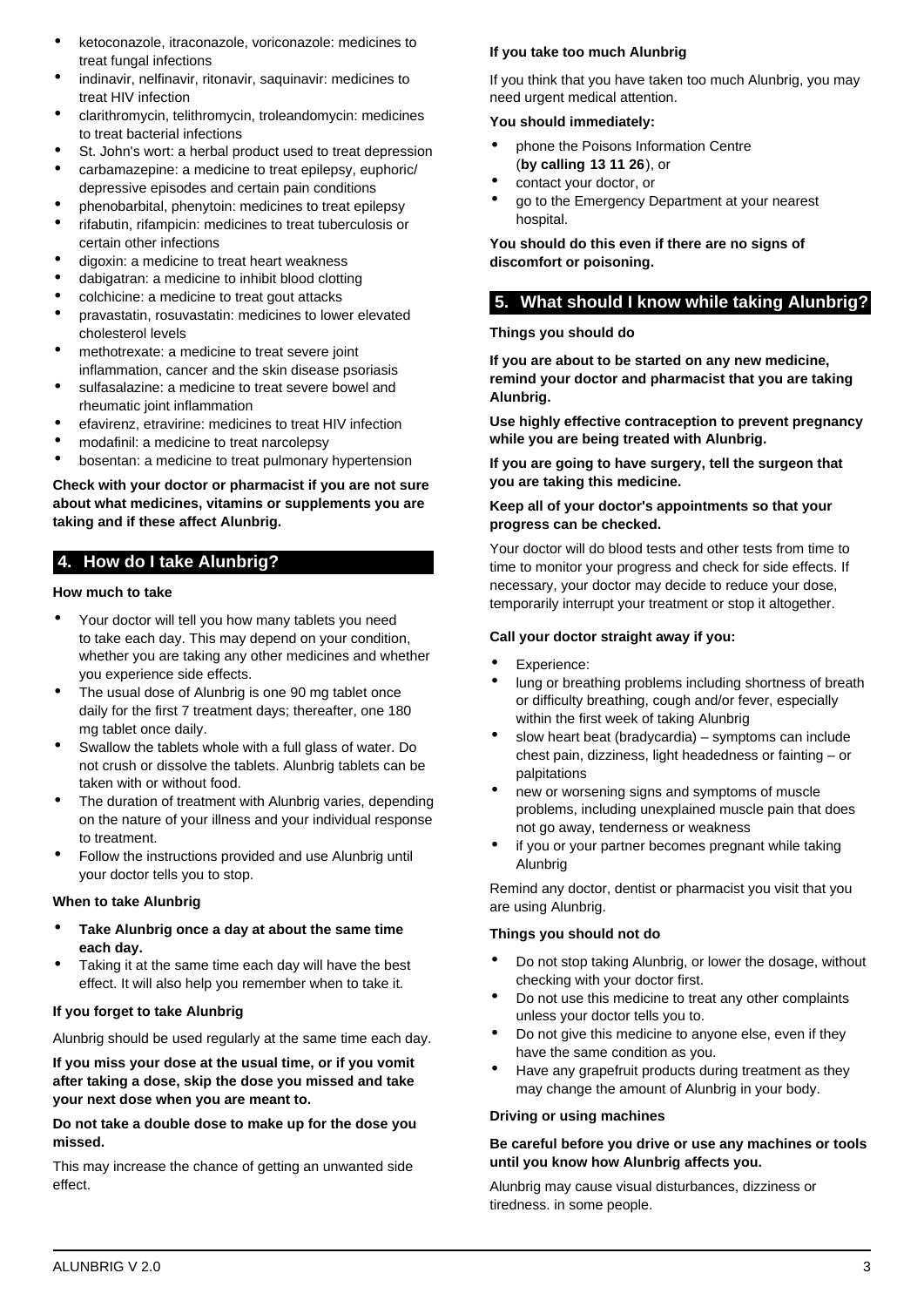# **Do not drive or use machines during treatment if such signs occur.**

## **Looking after your medicine**

- Keep in a cool, dry place where the temperature stays below 30°C.
- Keep your tablets in the pack until it is time to take them. If you take the tablets out of the package they may not keep well.

Store it in a cool dry place away from moisture, heat or sunlight; for example, do not store it:

- in the bathroom or near a sink, or
- in the car or on window sills.

# **Keep it where young children cannot reach it.**

# **Getting rid of any unwanted medicine**

If you no longer need to use this medicine or it is out of date, take it to any pharmacy for safe disposal.

Do not use this medicine after the expiry date.

# <span id="page-3-0"></span>**6. Are there any side effects?**

All medicines can have side effects. If you do experience any side effects, most of them are minor and temporary. However, some side effects may need medical attention.

Do not be alarmed by this list of possible side effects. You may not experience any of them.

Tell your doctor or pharmacist as soon as possible if you do not feel well while you are taking Alunbrig.

Taking Alunbrig may cause serious lung related side-effects in some people, particularly within the first week.

See the information below and, if you need to, ask your doctor or pharmacist if you have any further questions about side effects.

## **Less serious side effects**

| Less serious side effects                                                                                                                                                                                                                                                                                                                                                                                                                                                                                          | What to do                                                                                                           |
|--------------------------------------------------------------------------------------------------------------------------------------------------------------------------------------------------------------------------------------------------------------------------------------------------------------------------------------------------------------------------------------------------------------------------------------------------------------------------------------------------------------------|----------------------------------------------------------------------------------------------------------------------|
| tiredness, headaches, being<br>short of breath when exercising,<br>dizziness and looking pale<br>passing large amounts of urine,<br>excessive thirst and having a dry<br>mouth<br>difficulty sleeping<br>numbness or weakness of the<br>arms and legs<br>change in sense of taste<br>problems with your eyes such as<br>blurred or impaired vision, black<br>dots or white spots in your vision,<br>double vision<br>high blood pressure<br>abdominal pain, nausea and/or<br>vomiting<br>diarrhoea or constipation | <b>Speak to your</b><br>doctor if you<br>have any of<br>these less<br>serious side<br>effects and<br>they worry you. |
| rash and/or itching                                                                                                                                                                                                                                                                                                                                                                                                                                                                                                |                                                                                                                      |
| pain and swelling of the joints<br>swelling throughout the body                                                                                                                                                                                                                                                                                                                                                                                                                                                    |                                                                                                                      |
| fever<br>decrease in appetite or weight loss                                                                                                                                                                                                                                                                                                                                                                                                                                                                       |                                                                                                                      |

# **Serious side effects**

| Serious side effects                  | What to do          |
|---------------------------------------|---------------------|
|                                       |                     |
| lung or breathing problems            | <b>Call your</b>    |
| including shortness of breath or      | doctor straight     |
| difficulty breathing, cough and/      | away, or go         |
| or fever, especially within the first | straight to the     |
| week of taking Alunbrig               | <b>Emergency</b>    |
| slow heart beat (bradycardia) -       | Department at       |
| symptoms can include chest pain,      | <b>your nearest</b> |
| dizziness, light headedness or        | hospital if you     |
| fainting – or palpitations            | notice any of       |
| new or worsening signs and            | these serious       |
| symptoms of muscle problems,          | side effects.       |
| including unexplained muscle pain     |                     |
| that does not go away, tenderness     |                     |

Some of these side effects can only be found when your doctor does tests. These tests could show a change in the liver, kidneys, levels of blood cells or changes in heart rate or blood pressure.

## **Tell your doctor or pharmacist if you notice anything else that may be making you feel unwell.**

Other side effects not listed here may occur in some people.

# **Reporting side effects**

or weakness

After you have received medical advice for any side effects you experience, you can report side effects to the Therapeutic Goods Administration online at [www.tga.gov.au/](http://www.tga.gov.au/reporting-problems) [reporting-problems](http://www.tga.gov.au/reporting-problems). By reporting side effects, you can help provide more information on the safety of this medicine.

**Always make sure you speak to your doctor or pharmacist before you decide to stop taking any of your medicines.**

# <span id="page-3-1"></span>**7. Product details**

This medicine is only available with a doctor's prescription.

## **What Alunbrig contains**

| <b>Active ingredient</b><br>(main ingredient)          | 30, 90 or 180 mg of brigatinib                                                                                                                                                           |  |
|--------------------------------------------------------|------------------------------------------------------------------------------------------------------------------------------------------------------------------------------------------|--|
| <b>Other ingredients</b><br>(inactive)<br>ingredients) | lactose monohydrate<br>microcrystalline cellulose<br>sodium starch glycollate type<br>А<br>hydrophobic colloidal silica<br>anhydrous<br>magnesium stearate<br>OPADRY II White (PI 11376) |  |
| <b>Potential allergens</b>                             | Contains lactose.                                                                                                                                                                        |  |

**Do not take this medicine if you are allergic to any of these ingredients.**

## **What Alunbrig looks like**

Alunbrig 30 mg – white to off-white, round tablet, marked with a "U3" on one side. (Aust R 299965)

Alunbrig 90 mg – white to off-white, oval tablet, marked with a "U7" on one side. (Aust R 299968)